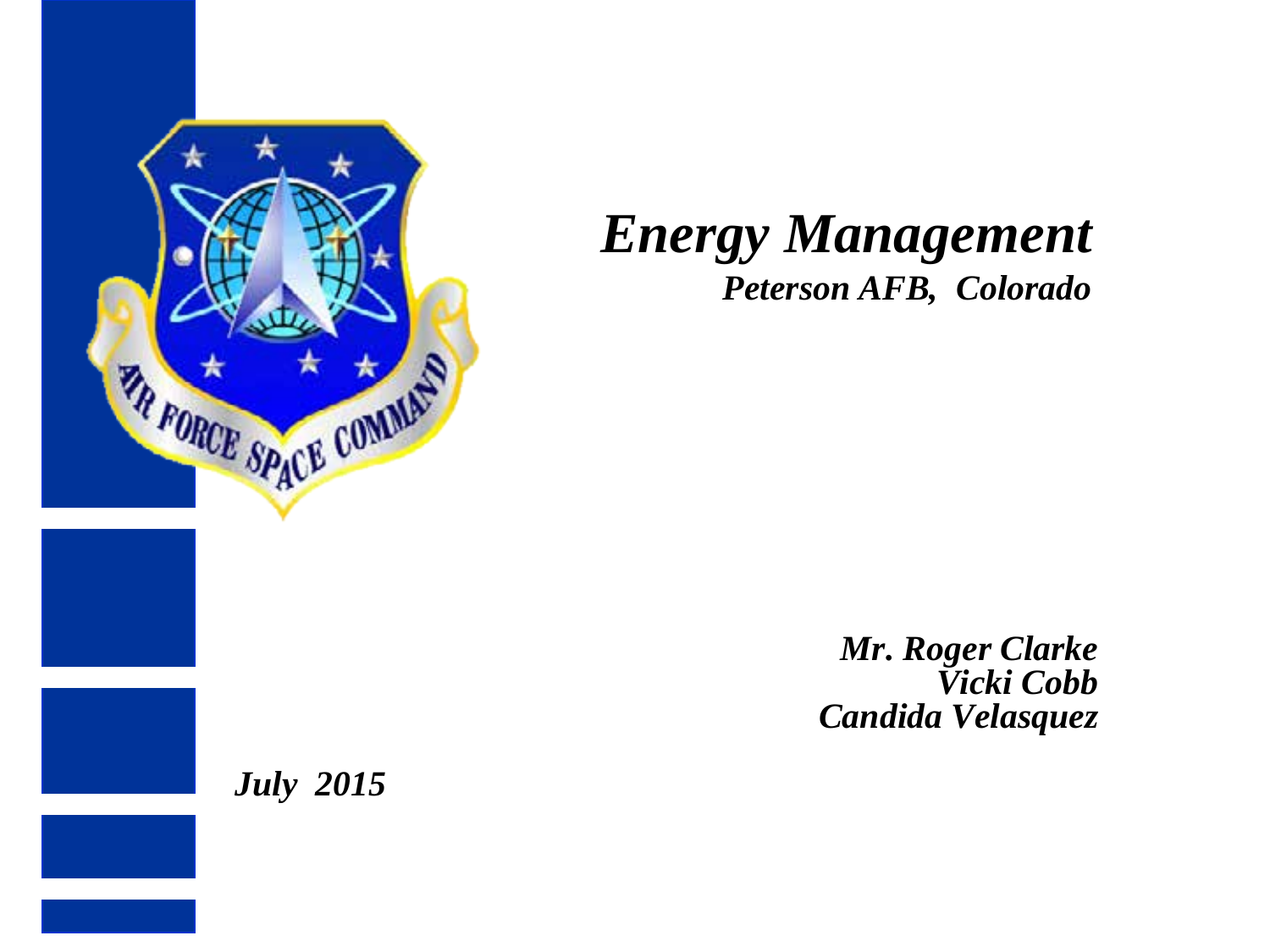



- **Previous process**
- **Improved Process**
- **Asset Accountability**
- **Business Table Development**
- **Map Products**

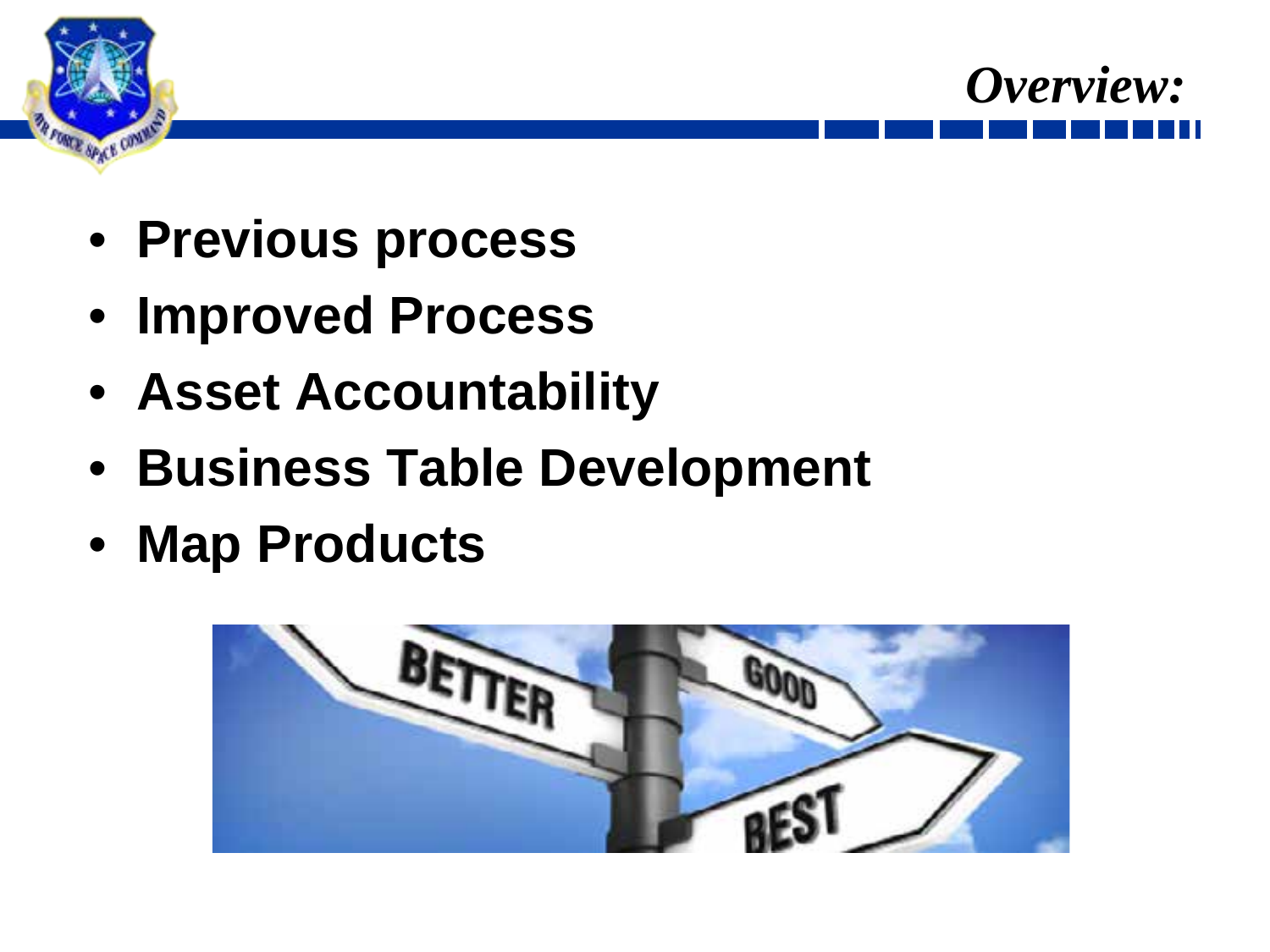

# *Building Energy!*

**The Air Force Space Command Energy Program team developed a focused energy strategy that saved 1.48 billion Btu in FY 2013. The program's energy roadmap focuses the entire command on a number of education and outreach "pulse points" for its 85 bases, geographically separated units, and other locations worldwide. The plan includes the following initiatives: implementing an energy strategic communication plan, reducing energy use at the top two energy-intensive geographically separated units, deploying high-efficiency exterior lighting command-wide, examining energy-intensive mission activities, reducing fleet fuel consumption, developing and deploying energy management systems at each installation, emphasizing energy management in facility design, and making the program headquarters building a model for energy management. As of FY 2013, the comprehensive energy and water conservation efforts driven by the Air Force Space Command Energy team, coupled with the efforts of each installation in the Command, led to a 29% reduction in facility energy intensity and a 46% reduction in water intensity from their respective baseline years.**

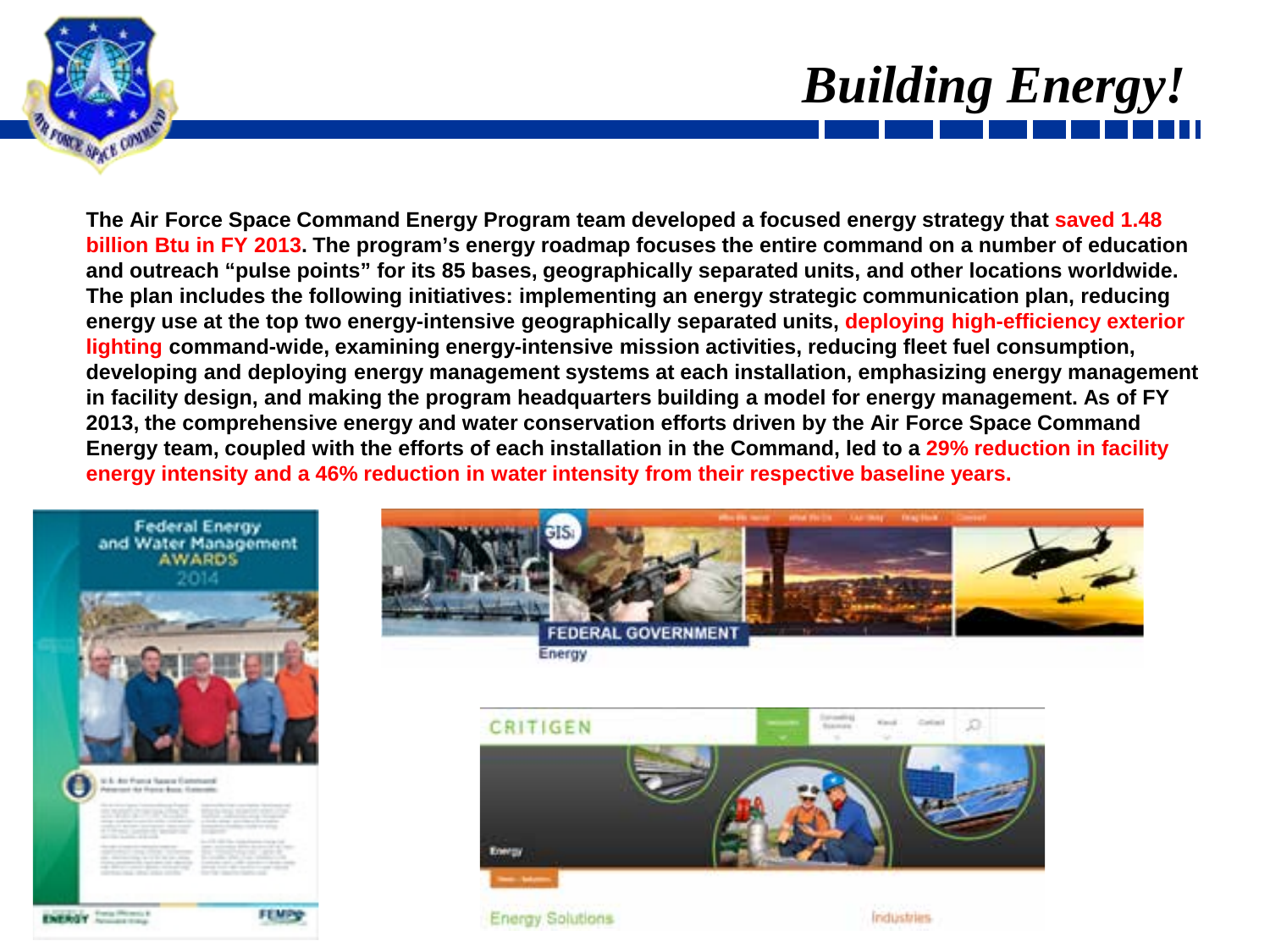



## **Consisted of:**

- **Manually gathering readings from field onto a sheet of paper**
- **Inputting reading into Excel Spreadsheet**
- **Sending spreadsheet to Energy Manager**
- **Energy Manager then placed data into his Reimbursable Billing Spreadsheet**

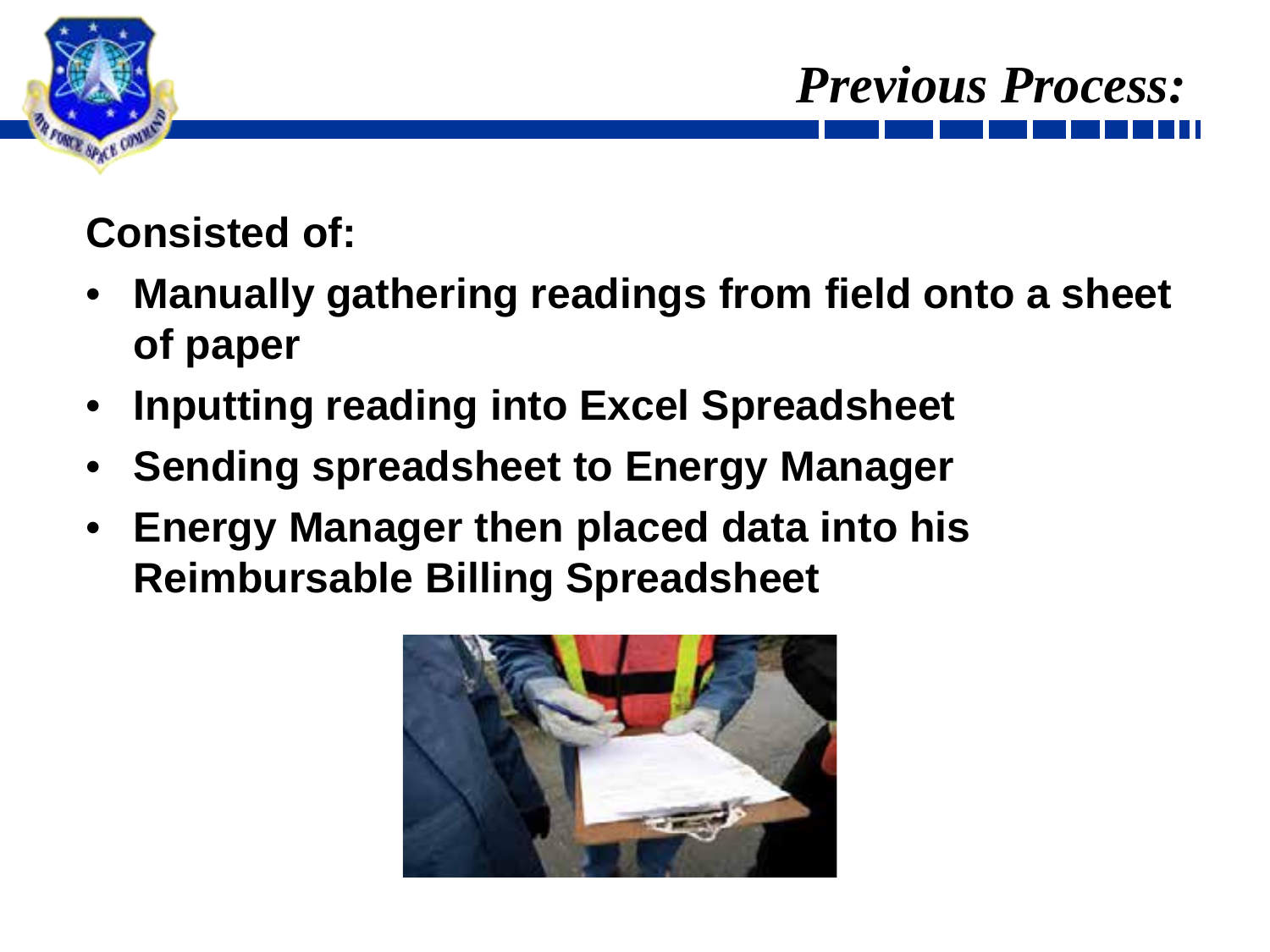

- **Utility shop collected meter assets with GPS and collects meter reads/info monthly. (Date, meter type, current reading)**
- **Data is electronically transferred to GIS System**
- **Unique Energy Business Table is created and exported for Energy Manager's use**
- **Provides spatial visibility of Energy data For example:**
	- Energy usage per building (monthly/annually)
	- **Comparison of energy use month to month**
	- <sup>o</sup> **Reimbursable amounts billed per building**
	- <sup>o</sup> **Provide web enabled energy program accessibility**

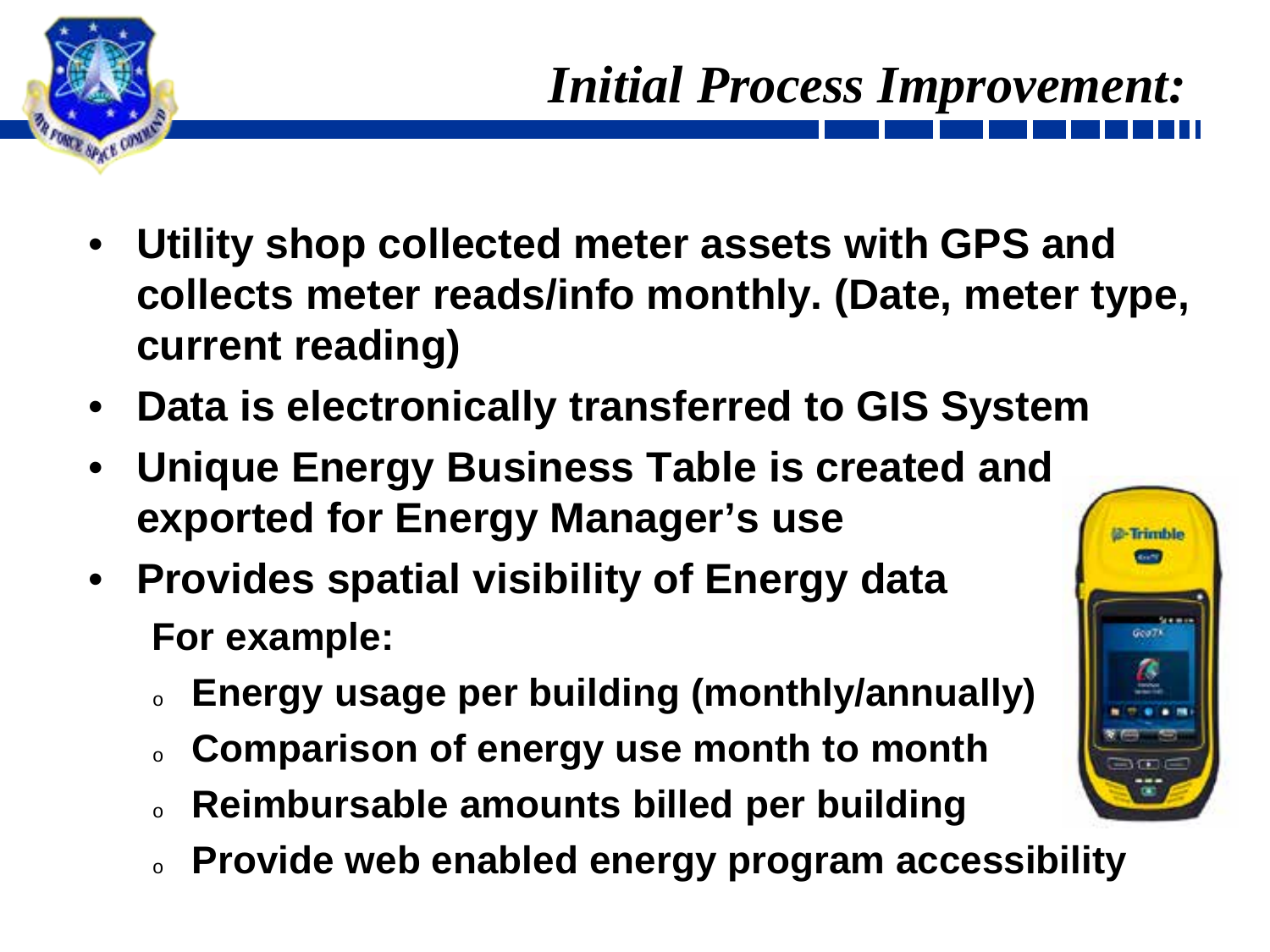

## *GIS Asset Accountability:*



| Meterreads |       |                  |                      |              |                     |  |  |  |  |
|------------|-------|------------------|----------------------|--------------|---------------------|--|--|--|--|
| FID.       |       | Shape * METERREA | DATE                 | <b>BLDGN</b> | <b>UtilityTyp</b>   |  |  |  |  |
| 19         | Point | ٥                | dialb                | 1054.1       | Water               |  |  |  |  |
| 32         | Point | ٥                | CAulD                | 425.2        | Water               |  |  |  |  |
| 59         | Point | o                | ChallD               | 1468.2       | Water               |  |  |  |  |
| 60         | Point | o                | ChallD               | 1485         | Water               |  |  |  |  |
| r<br>63    | Point | ٥                | CAulD                | 1381.2       | Water               |  |  |  |  |
| r<br>۹     | Point | 987543           | 1/25/2015            | 1322.1       | <b>Natural Gas</b>  |  |  |  |  |
| 20         | Point | o                | ChallD               | 1054.2       | <b>Natural Cias</b> |  |  |  |  |
| 23         | Point | o                | QuID                 | 205.3        | Natural Gas         |  |  |  |  |
| 24         | Point | ٥                | <null></null>        | 208          | <b>Natural Gas</b>  |  |  |  |  |
| 26         | Point | ٥                | <b><null></null></b> | 210          | Natural Gas         |  |  |  |  |
| 26         | Point | ٥                | <null></null>        | 214.1        | Natural Gas         |  |  |  |  |
| 28         | Point | ٥                | <null></null>        | 119          | Natural Gas         |  |  |  |  |
| 29         | Point | ٥                | <b><null></null></b> | 350.1        | <b>Natural Gas</b>  |  |  |  |  |
| 30         | Point | ٥                | <b><null></null></b> | 360.2        | Natural Gas         |  |  |  |  |
| 34         | Point | ٥                | ≤Null≥               | 560.2        | <b>Natural Gas</b>  |  |  |  |  |
| r<br>35    | Point | ٥                | <null></null>        | 133.1        | <b>Natural Gas</b>  |  |  |  |  |
| 37         | Point | ٥                | <b>CNull?</b>        | 140          | Natural Gas         |  |  |  |  |
| 42         | Point | ٥                | <b>Chall</b>         | 404.1        | <b>Natural Gas</b>  |  |  |  |  |
| Ħ<br>45    | Point | ٥                | <b>Chall</b>         | 404.4        | Natural Gas         |  |  |  |  |
| 48         | Point | ٥                | -Nolle               | 400          | Natural Gas         |  |  |  |  |
| 47         | Point | ٥                | <b>Chall</b>         | 725          | Natural Gas         |  |  |  |  |
| 50         | Point | o                | CAUID                | 1038         | <b>Natural Gas</b>  |  |  |  |  |
| r<br>58    | Point | ٥                | ChallD               | 1345         | <b>Natural Gas</b>  |  |  |  |  |
| 57         | Point | o                | ChallD               | 1485         | <b>Natural Gas</b>  |  |  |  |  |
| 58         | Point | o                | ChallD               | 1466.1       | Natural Gas         |  |  |  |  |
| 82         | Point | ٥                | ChallD               | 1361.1       | <b>Natural Gas</b>  |  |  |  |  |
| r<br>68    | Point | o                | ChallD               | 1840         | <b>Natural Clas</b> |  |  |  |  |
| 87         | Point | o                | ChallD               | 1844         | Natural Gas         |  |  |  |  |
| 70         | Point | ٥                | <null></null>        | 1.1          | <b>Natural Gas</b>  |  |  |  |  |
| 74         | Point | ٥                | <null></null>        | 3.2          | <b>Natural Gas</b>  |  |  |  |  |
| 76         | Point | ٥                | <b><null></null></b> | 1700         | Natural Gas         |  |  |  |  |
| 77         | Point | ٥                | <b><null></null></b> | 1246.2       | <b>Natural Gas</b>  |  |  |  |  |
| 33         | Point | ٥                | <null></null>        | 560.1        | Electrical          |  |  |  |  |
| 73         | Point | ٥                | <null></null>        | 3.1          | Electrical          |  |  |  |  |
| 22         | Point | ٥                | <b><null></null></b> | 206.2        |                     |  |  |  |  |
| 43         | Point | ٥                | <b>Chall</b>         | 404.2        |                     |  |  |  |  |
| ٥          | Point | 54321            | 1/25/2015            | 1324.1       |                     |  |  |  |  |
| 2          | Point | 976533           | 2/26/2015            | 1324.2       |                     |  |  |  |  |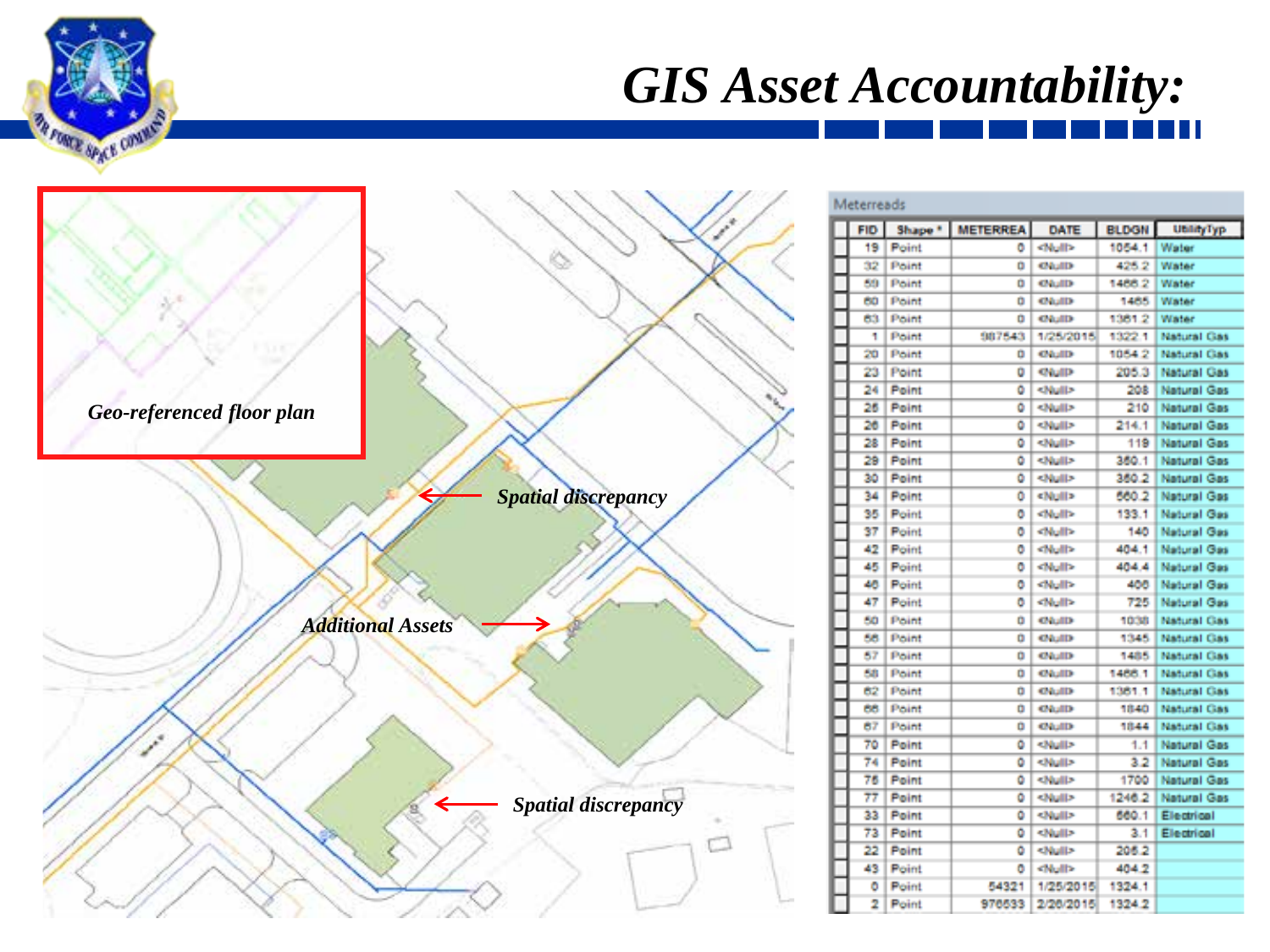

- **All meters will be assigned unique IDPK numbers**
- **When meters need maintenance or replacing, map will show exact location of meter.**
- **Meter types can also be easily distinguished**
- **Population of additional meter asset attributes through Energy Management & Control Systems**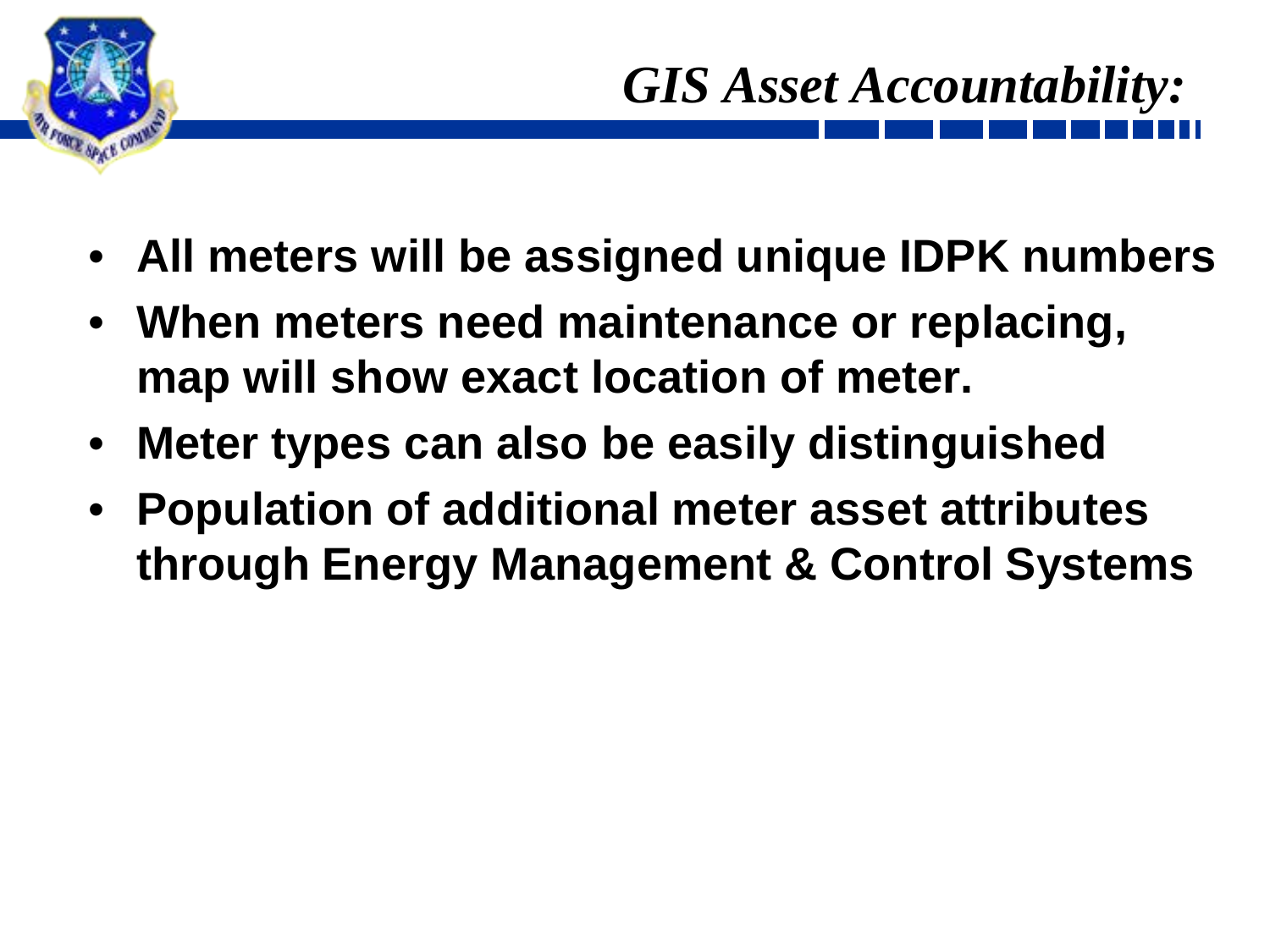

### **Previous Process**

- **Only gathers meter usage information**
- **Requires data input multiple times**
- **No spatial asset accountability**



### **Improved Process**

- **Gathers spatial data and meter usage.**
- **Only requires data input one time**

*Comparison:*

- **Allows for asset accountability**
- **Able to use meter locations to verify/match-up where utility lines enter/exit buildings**
- **Allows for Map Product production**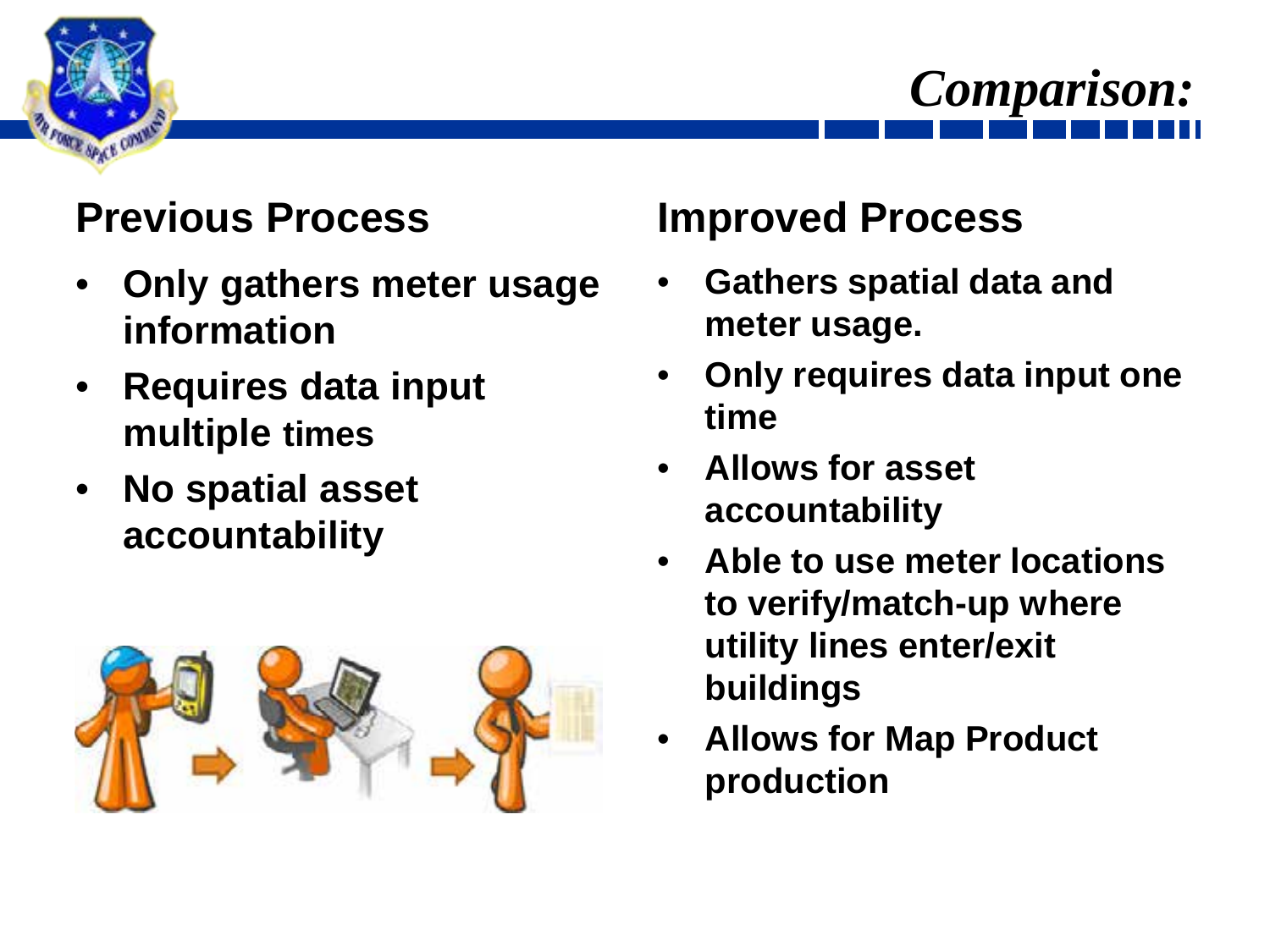



| <b>Rucerd</b>    | Mole        | <b>User</b>               | <b>Rate Type</b> | <b>E</b> Rate | FEB    | <b>MAT</b> | APE    | <b>MAY</b> | <b>HUN</b> | 麻 | AUS | <b>SEP</b> | <b>VED TOTAL</b> | <b>VTD COST</b>   |
|------------------|-------------|---------------------------|------------------|---------------|--------|------------|--------|------------|------------|---|-----|------------|------------------|-------------------|
|                  |             |                           |                  | Oct-Dec       |        |            |        |            |            |   |     |            |                  |                   |
| 21.755           |             | <b>Snackbar</b>           |                  | 0.05238       |        | 13143      | 6586   | 70.70      |            |   |     |            | 56717            | 53,060.42         |
| 21.855           |             | Officer's Diving          |                  | 0.05238       | 1319   | 1432       | 1457   |            |            |   |     |            | 11851            | \$638.42          |
| AAFES.           |             | <b>Syarither</b>          |                  | 0.05238       | 7396   | 7547       | T710   | 7967       |            |   |     |            | <b>MA40</b>      | \$1,095.88        |
| ARMY             |             | U.S. Arrivy Space Command |                  | 0.05799       | 265400 | 299817     | 284268 | 293744     |            |   |     |            | 2436569          | \$145,649.99      |
| 21 FSS           | 133         | Aero Club                 |                  | 0.05238       | 2824   | 2958       | 2831   | 2803       |            |   |     |            | 25939            | \$1,396.55        |
|                  | 140         | 200 AWH Squadrow          |                  | 0.05799       | 503    | 530        | 433    | 431        |            |   |     |            | 4188             | \$349.99          |
| 188.             | 305         | <b>SAA Touse</b>          |                  | 0.0587        | 50602  | 56023      | 60280  | 63000      |            |   |     |            | 450659           | \$27,297.06       |
| 21 MDG           | 425         | Physiological Training    |                  | 0.05799       | 2233   | 3472       | 7591   | 4410       |            |   |     |            | 26552            | 51,598.45         |
| 21 FW            | 640         | Community Artisties       |                  | 0.05238       | 7760   | 9360       | 7250   | 4240       |            |   |     |            | 67096            | \$1,612.34        |
| DAMS             | 664         | <b>OAPS</b>               |                  | 0.07348       | 4636   | 5115       | 4930   | M15        |            |   |     |            | 40095            | \$3,082.96        |
| 21 MOG           | 725         | Mental Health/Med Gra-    |                  | 0.05799       | 43638  | 45817      | 45335  | 38114      |            |   |     |            | 355990           | \$21,273.38       |
| 21 MDG           | 959         | Clink                     |                  | 0.05799       | 129530 | 145480     | 154560 | 87360      |            |   |     |            | 1096240          | 565.527.95        |
| 31.955           | 1813        | The Club                  |                  | 0.05238       | 50787  | 65875      | 65936  | 66565      |            |   |     |            |                  | 523 Apr MeterRead |
| 21 #55           | 1054        | Golf Course House         |                  | 0.05799       | 20608  | 21585      | 20254  | 22115      |            |   |     |            | 168              |                   |
| General          | 1171        | Extire Building (Sep 11)  |                  | 0.05799       | 11894  | 13420      | 12333  | 12885      |            |   |     |            | 102              | <b>METERREA</b>   |
| 21 MDG           | 1246        | Blo-Environmental         |                  | 6.05799       | 5955   | 6567       | 5583   | 5981       |            |   |     |            | 500              | 3422              |
| ideral Credit Ur | 1385        | Ent Federal Credit Union  |                  | 0.07348       | 10095  | 11187      | 10335  | 12066      |            |   |     |            | 829              |                   |
| <b>ANTS</b>      | <b>1360</b> | Service Station           |                  | 0.05238       | 2508   | 2753       | 3346   | 34%        |            |   |     |            | 205              | 86564             |
| 21.05%           | <b>1345</b> | Car Wash                  |                  | 0.05738       | 5809   | 5578       | 4050   | 4048       |            |   |     |            | 365              | 1855              |
| mald's Austaur   | 1345.       | McConald's Restaurant     |                  | 0.05238       | 38911  | 13009      | 29940  | 30543      |            |   |     |            | 2523             | 80512             |
| TVC              | 1425        | Tierra Vista Communities  |                  | 0.07348       |        |            |        |            |            |   |     |            |                  |                   |
| 15. Post Office  | 1466        | U.S. Pust Office          |                  | 0.0587        | 5121   | 5811       | 5628   | 6871       |            |   |     |            | 472              | 1562              |
| 5 Star Bará      | 1485        | 5 Star Bank               |                  | 0.07348       | 2800   | 4240       | 4645   | 3560       |            |   |     |            | 301              | 1562              |
| 21.955           | 1685        | Cart Barn/Galf Course EL) |                  | 0.05799       | 1453   | 2394       | 5221   | 2150       |            |   |     |            | 160              | 331               |
| <b>ANTS</b>      | 1700        | Shoppette                 |                  | 0.05238       | 12360  | 15240      | 17520  | 10800      |            |   |     |            | 1128             |                   |
| NSS/SETC         | 1876        | Space Training            |                  | 0.05799       | 113545 | 120181     | 117621 | 126052     |            |   |     |            | 255              | 4445              |
| 21 MOG           | 3012        | Dental Lab                |                  | 0.05799       | 19820  | 14630      | 43030  | 25560      |            |   |     |            | 366              | 1147              |
| 21 MDG           | 20127       | Temporary Dental Trailers |                  | 0.05799       | 22771  | 19090      | 24833  | 12237      |            |   |     |            | 178              | 968               |
| <b>ANFES</b>     | 2017        | <b>Basic Enchange</b>     |                  | 0.05238       | 157333 | 178524     | 169621 | 183727     |            |   |     |            | 1420世            | <b>TENDER</b>     |

#### Reimbursable Billing Spreadsheet

| นวร<br>82<br>m.<br>195<br>990<br>1240 | おおりょうかい パパ<br>51,598.45<br>\$1,612.14<br>\$3,082.96<br>\$21,273.38<br>565.527.95 |           |                |        |
|---------------------------------------|----------------------------------------------------------------------------------|-----------|----------------|--------|
|                                       | Apr MeterReads5                                                                  |           |                |        |
|                                       | <b>METERREAD</b>                                                                 | DATE      | UtilityTyp     | Bidg # |
|                                       | 34227                                                                            | 4/28/2015 | water          | 2012.3 |
|                                       | 865643                                                                           | 4/28/2015 | 005            | 2019.1 |
|                                       | 18557                                                                            | 4/28/2015 | water 1        | 2019.2 |
|                                       | 805121                                                                           | 4/28/2015 | water2         | 2019.3 |
|                                       | 15627                                                                            | 4/28/2015 | water high     | 2017.4 |
|                                       | 15627                                                                            | 4/28/2015 | water high     | 2017.4 |
|                                       | 3315                                                                             | 4/28/2015 | 005            | 1054.1 |
|                                       | 44452                                                                            | 4/28/2015 | water          | 1054.2 |
|                                       | 11472                                                                            | 4/28/2015 | water-1        | 205.1  |
|                                       | 9687                                                                             | 4/28/2015 | water-2        | 205.2  |
|                                       | 7845                                                                             | 4/28/2015 | Natural Gas    | 205.3  |
|                                       | 3290821                                                                          | 4/28/2015 | Natural Gas    | 208    |
|                                       | 98272                                                                            | 4/28/2015 | Natural Gas    | 210    |
|                                       | 406359                                                                           | 4/28/2015 | Natural Gas    | 214.1  |
|                                       | 565242                                                                           | 4/28/2015 | $005 - 2$      | 214.2  |
|                                       | 469264                                                                           | 4/28/2015 | Natural Gas    | 119    |
|                                       | 14692                                                                            | 4/28/2015 | Natural Gas-1  | 350.1  |
|                                       | 15084644                                                                         | 4/28/2015 | Natural Gas-2  | 350.2  |
|                                       | 3163                                                                             | 4/28/2015 | <b>GB</b>      | 425.1  |
|                                       | 314                                                                              | 4/28/2015 | Water          | 425.2  |
|                                       | 894362                                                                           | 4/28/2015 | 005            | 560.1  |
|                                       | 177.40                                                                           | 373973016 | <b>LEEMENT</b> | con 9  |

#### GIS Attribute Table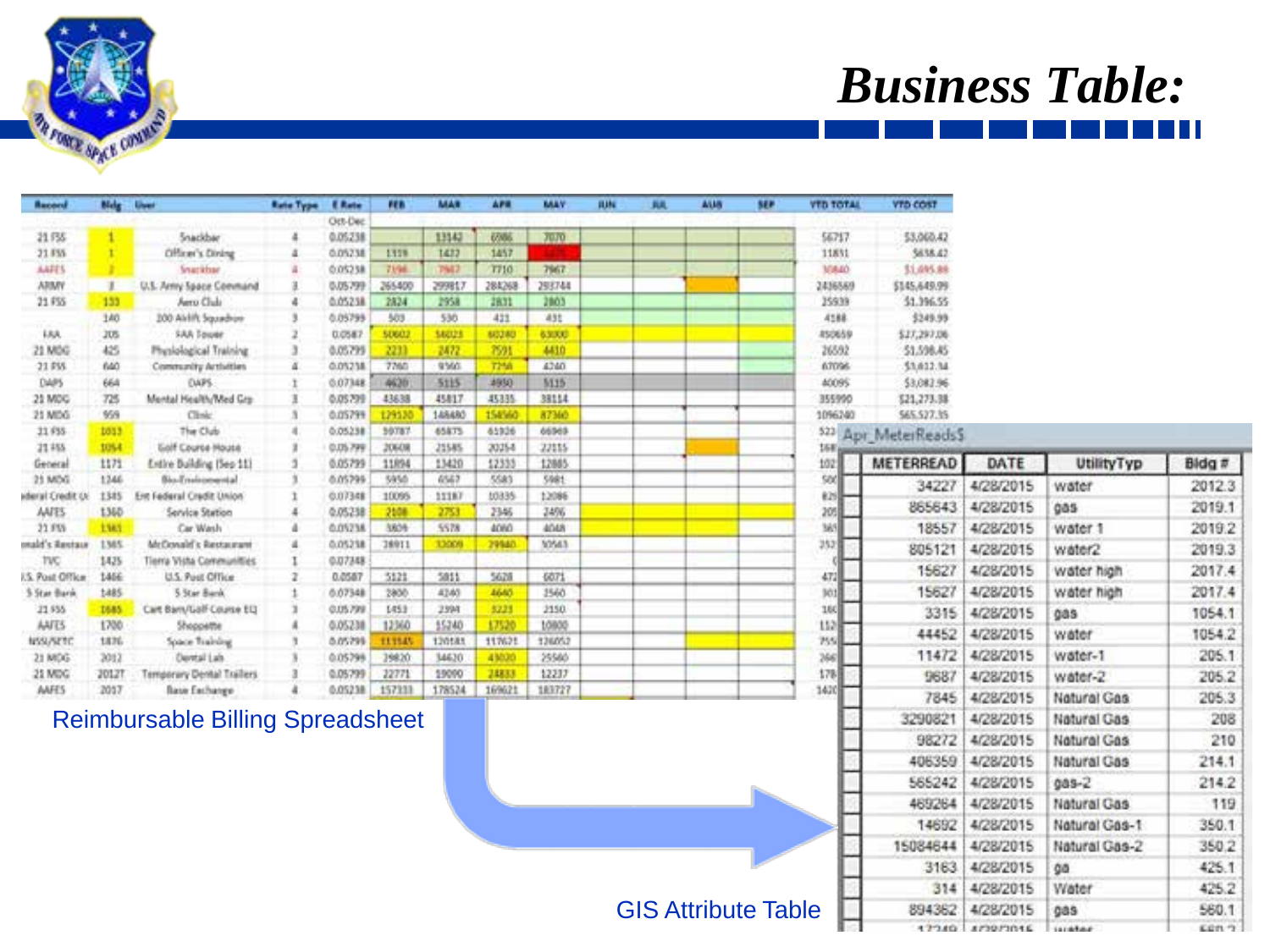

## *Map products:*

| <b>CALL</b> | MILKS                   |
|-------------|-------------------------|
|             | DIPE                    |
|             | <b>INE</b>              |
|             | <b>Brit Packered Co</b> |
|             | 4 Har Bart              |
|             | <b>TAA</b>              |
|             | $2.1 - 24.28$           |
|             | <b>PAR</b>              |
|             | <b>FAR</b>              |
|             | When                    |
|             | art skyle               |
|             | 4114,6                  |
|             | 29.04                   |
|             | 219839                  |
|             | 200.62                  |
|             | <b>TH 47</b>            |
|             | <b>High</b>             |
|             | 21166                   |
|             | 236.43                  |
|             | 21 MOR                  |
|             | 27 8056                 |
|             | <b>Buele Olivian</b>    |
|             | <b>THE AR</b>           |
|             | <b>Jimes</b><br>24 004  |
|             | 21855                   |
|             | 21 79 8                 |
|             | <b>AAGE</b>             |
|             | MAG                     |
|             | <b>FTVRS</b>            |
|             | $29 - 66$               |
|             | 21,553                  |
|             | 21988                   |
|             | <b>Garnette</b>         |
|             | 21700                   |
|             | 44,444                  |
|             | w                       |
|             | 2096                    |
|             |                         |
|             | m                       |
|             | <b>MILL</b>             |
|             |                         |
|             |                         |
|             |                         |
|             |                         |
|             |                         |
|             |                         |

| <b>RADIO 1</b> | <b>HEAR</b>                       | <b>BATE TIRE</b> | <b><i>B RAIN</i></b> | HO-RIZE               | on manp           | 1 4 a.m.                 | <b><i>BITALARIN'S</i></b>                                                                |
|----------------|-----------------------------------|------------------|----------------------|-----------------------|-------------------|--------------------------|------------------------------------------------------------------------------------------|
| <b>mpus</b>    | DARG                              | T.               | 8.9754               | 7.2749                | 1.7918            |                          | 7.7357 (Bitted based of source foregan) 2.309 SF (Bendry Nothers used as 1-5377 SS)      |
| 1425           | Trena Vista Concruzidore          | $\blacksquare$   | 0.8154               | P. 9189               |                   | <b>A leag F</b>          | E-Fed Level in store fictings. 2240 37 (Disney fockers colleted 1 Nor 12).               |
| <b>Not</b>     | this Partners' County company     | ٠                | 6.87%                | Pines                 |                   |                          |                                                                                          |
| $+ 14446$      | 4 Aug Kare                        | ٠                | a artis              | 1,894.6               |                   |                          |                                                                                          |
| 356            | Flot. Towns                       |                  | 5,5507               | 4.826                 | 8.8784            | 4.346                    |                                                                                          |
| <b>GMM</b>     | U.S. Post Office                  |                  | A SMAY               | 8.856                 | <b>TANY</b>       | <b>T. link</b>           | First land in scare Kouge, \$218.84. Nowe longe course \$2.007.96.                       |
| 228            | <b>KIVLTAW</b>                    | z                | 0.0987               | 8.829                 | <b>R</b> BORD     | 8,918                    |                                                                                          |
| 208            | <b>FAA Tower</b>                  | ı.               | 9,9567               | 8,839                 | 3.9761            | 8,548                    |                                                                                          |
| ٠              | U.S. Artis Scara Greenwic         |                  | 5.8479               | $n$ Fast <sup>2</sup> | <b>KAVID</b>      | 4 1065                   |                                                                                          |
| <b>Call</b>    | <b>Elema Hoekhitag Gra</b>        |                  | 0.0879               | <b>B. Fast</b>        | <b>M. Bur T M</b> | 4. Half G                | A Far for Mains most made. I LUES BF (aquals footage soldated 12 Feb EB.                 |
| 4.26           | Prospection Teaming               |                  | $4.41 - 4$           | 8,7447                | 84418             | 4.3265                   |                                                                                          |
| 35/18          | <b>Syrenses</b>                   |                  | it press.            | 3 Test?               | 1,5479            | 4.1385                   |                                                                                          |
| Used           | <b>Mini-British Information</b>   |                  | 0.5819               | 8.7md P               | 3-5476            | 4.5085                   |                                                                                          |
| $+46$          | 200 AVAILABLE PAY                 | x                | 9.9979               | <b>E.744</b> /        | 8.9473            | 4.3,85                   | Silved by J. (1979) (France                                                              |
| 140            | 100 April Touristics              | Ŧ                | \$ \$175             | <b>KTWAP</b>          | 1549              | $4 - 1000$               | <b>SEAT In 1 PERPE (Factor</b>                                                           |
| berid          | Factor Lab                        |                  | 69456                | A Fast                | 0.5476            | 4.5000                   |                                                                                          |
| $+100.4$       | Golf Course traum                 |                  | 9.9879               | 0.7647                | 6,6474            | 4,8369                   |                                                                                          |
| a              | 200 April Daughter                |                  | 8.3779               | $1.7 + 17$            | EDITE             | $+1265$                  | infinition 1.723176 of sense                                                             |
| <b>WIS</b>     | <b>Silver</b>                     |                  | 8,8774               | <b>C.Twit</b>         | 8,6219            | 4,3355                   |                                                                                          |
| 428            | Phonological Travivia             | ä                | 1.15.79              | B. Fear               | 8,6472            | 4.3283                   |                                                                                          |
| 1376           | Sueue Couletion Twining           | з                | o serre              | <b>STWAP</b>          | 3.5473            | 4.5285                   |                                                                                          |
| 140            | 393 Aird Roughon                  | ¥                | <b>SIETS</b>         | P. Fox?               | 4.5479            |                          | a title concerts in Friend, marked                                                       |
| <b>MALL</b>    | <b>FIFTER LATER</b>               | ٠                | a treat              | 4.874.0               | A-Aug 4           |                          |                                                                                          |
| i el           | Contractor Automatic              | ٠                | 5 8423               | 4,476.6               | 4.5041            |                          | Duterra Tax Mous In Jun 2012                                                             |
| 454            | Arriving Ford                     | ٠                | 6.952.8              | <b>E</b> ming a       | $4 - 6 + 4 + 1$   | ٠                        |                                                                                          |
| badz           | <b>Milled Ha Ciff etc.</b>        | ٠                | <b>RIMED</b>         | 3.874 6               | 4.8091            | $\overline{\phantom{a}}$ |                                                                                          |
| <b>SBYFF</b>   | <b>Jimmi Excitation</b>           | ٠                | 8.9523               | 14/94                 | 4 80 8 1          | ٠                        |                                                                                          |
| $+$            | <b>Distriction</b>                | ٠                | 89425                | 1,0784                | 4.6044            |                          | 8. Eductional in access forage, 4.994 St. Score forage or that 1.557 SS.                 |
| 4100           | <b>Mounting Lanes</b>             | ٠                | 0.0511               | <b>APOSA</b>          | 4.4091            |                          | 8 Anony 2 hart to                                                                        |
| 184            | Ages Disk                         | ٠                | 0.0523               | 53.95                 | $4.404 +$         |                          | <b>B</b> 194 Mid-101 ST W.                                                               |
| <b>CES</b>     | <b>Visit Darms</b>                | ٠                | 6.6103               | 1,579.6               | 4.8881            | ×                        |                                                                                          |
| 11956          | Draw Hall                         | ٠                | 8/8423               | 0.0744                | 4.5041            |                          | Assessment TRO RA                                                                        |
| TEPE           | <b>SPEAK Municipal News, 1111</b> | x                | 8.36.16              | <b>K.IHAT</b>         | <b>RAILE</b>      |                          | 4.5252 The lenger paraditective Maria: Health area 2.943.54 Stours Nickago celepter 18.9 |
| obrat          | The Distr                         | ٠                | 9,9523               | 6.0784                | 4.60EF            | ۰                        |                                                                                          |
| His            | <b>Brital</b> India               | ٠                | a ance               | 4.404.6               | $a.b = b$         |                          |                                                                                          |
|                | <b>Espitatori</b>                 | $\overline{a}$   | 9.9923               | 6.6746                | 4.8997            |                          | A Fact tested of assure for age 1,001 M . Severe fortuga redirect MAY 23.                |
| Mill           | œ                                 | ٠                | 55005                | 1,574.6               | 4.3041            |                          |                                                                                          |

#### *Billable Units*

| 1.服と風格で出る。                                                                                                                                                                                                                                                                                                                                                                                                                                                                                                                                                                                                                                                                                                                                                                                                                                                                                                                                                                                                                                                                                                                                                                                                                                                                                                                                                                                                                                                                                                                                                                                                                                                                                                                                                                                                                                                                                                                                                                                                                                                                                                                                                                                                                                                                                                                                                                                                                                                                                                                                                                                                                                                                                                                                                                                                                                                                                                                                                                                                                                                                                                                                                                                                                                                                                                                                                                                                                                                                                                                                                                                                                                                                                                                                                                                      |                                                                                                                                                                                                                                                                                                                                                                                                                                                                                                                                                                                                                                                                                                                                                                                                                                                                                                                                                                                                                                                                                                                                                                                                                                                                                                                                                                                                                                                                                                                                                                                                                                                                                                                                                                                                                                                                                                                                                                                                                                                                                                                                                                                                                                                                                                                                                                                                                                                                                                                                                                                                                                                                                                                                                                                                                                                                                                                                                                                                                                                                                                                                                                                                                                                                                                                                                                                                                                                                                                                                                                                                                                                                                                                                                                                                                                                                                                                                                                                                                                                                                                                                                                                                                                                                                                                                                                                                                                                                                                                                                                                                                                                                                                                                                                                                                                                                                                                                                                                                                                                                                                                                                                                                                                                                                                                                                                                                                                                                                                                                                                                                                                                                                                                                                                                                                                                                                                                                                                                                   |  |
|-------------------------------------------------------------------------------------------------------------------------------------------------------------------------------------------------------------------------------------------------------------------------------------------------------------------------------------------------------------------------------------------------------------------------------------------------------------------------------------------------------------------------------------------------------------------------------------------------------------------------------------------------------------------------------------------------------------------------------------------------------------------------------------------------------------------------------------------------------------------------------------------------------------------------------------------------------------------------------------------------------------------------------------------------------------------------------------------------------------------------------------------------------------------------------------------------------------------------------------------------------------------------------------------------------------------------------------------------------------------------------------------------------------------------------------------------------------------------------------------------------------------------------------------------------------------------------------------------------------------------------------------------------------------------------------------------------------------------------------------------------------------------------------------------------------------------------------------------------------------------------------------------------------------------------------------------------------------------------------------------------------------------------------------------------------------------------------------------------------------------------------------------------------------------------------------------------------------------------------------------------------------------------------------------------------------------------------------------------------------------------------------------------------------------------------------------------------------------------------------------------------------------------------------------------------------------------------------------------------------------------------------------------------------------------------------------------------------------------------------------------------------------------------------------------------------------------------------------------------------------------------------------------------------------------------------------------------------------------------------------------------------------------------------------------------------------------------------------------------------------------------------------------------------------------------------------------------------------------------------------------------------------------------------------------------------------------------------------------------------------------------------------------------------------------------------------------------------------------------------------------------------------------------------------------------------------------------------------------------------------------------------------------------------------------------------------------------------------------------------------------------------------------------------------|---------------------------------------------------------------------------------------------------------------------------------------------------------------------------------------------------------------------------------------------------------------------------------------------------------------------------------------------------------------------------------------------------------------------------------------------------------------------------------------------------------------------------------------------------------------------------------------------------------------------------------------------------------------------------------------------------------------------------------------------------------------------------------------------------------------------------------------------------------------------------------------------------------------------------------------------------------------------------------------------------------------------------------------------------------------------------------------------------------------------------------------------------------------------------------------------------------------------------------------------------------------------------------------------------------------------------------------------------------------------------------------------------------------------------------------------------------------------------------------------------------------------------------------------------------------------------------------------------------------------------------------------------------------------------------------------------------------------------------------------------------------------------------------------------------------------------------------------------------------------------------------------------------------------------------------------------------------------------------------------------------------------------------------------------------------------------------------------------------------------------------------------------------------------------------------------------------------------------------------------------------------------------------------------------------------------------------------------------------------------------------------------------------------------------------------------------------------------------------------------------------------------------------------------------------------------------------------------------------------------------------------------------------------------------------------------------------------------------------------------------------------------------------------------------------------------------------------------------------------------------------------------------------------------------------------------------------------------------------------------------------------------------------------------------------------------------------------------------------------------------------------------------------------------------------------------------------------------------------------------------------------------------------------------------------------------------------------------------------------------------------------------------------------------------------------------------------------------------------------------------------------------------------------------------------------------------------------------------------------------------------------------------------------------------------------------------------------------------------------------------------------------------------------------------------------------------------------------------------------------------------------------------------------------------------------------------------------------------------------------------------------------------------------------------------------------------------------------------------------------------------------------------------------------------------------------------------------------------------------------------------------------------------------------------------------------------------------------------------------------------------------------------------------------------------------------------------------------------------------------------------------------------------------------------------------------------------------------------------------------------------------------------------------------------------------------------------------------------------------------------------------------------------------------------------------------------------------------------------------------------------------------------------------------------------------------------------------------------------------------------------------------------------------------------------------------------------------------------------------------------------------------------------------------------------------------------------------------------------------------------------------------------------------------------------------------------------------------------------------------------------------------------------------------------------------------------------------------------------------------------------------------------------------------------------------------------------------------------------------------------------------------------------------------------------------------------------------------------------------------------------------------------------------------------------------------------------------------------------------------------------------------------------------------------------------------------------------------------------------------------|--|
|                                                                                                                                                                                                                                                                                                                                                                                                                                                                                                                                                                                                                                                                                                                                                                                                                                                                                                                                                                                                                                                                                                                                                                                                                                                                                                                                                                                                                                                                                                                                                                                                                                                                                                                                                                                                                                                                                                                                                                                                                                                                                                                                                                                                                                                                                                                                                                                                                                                                                                                                                                                                                                                                                                                                                                                                                                                                                                                                                                                                                                                                                                                                                                                                                                                                                                                                                                                                                                                                                                                                                                                                                                                                                                                                                                                                 |                                                                                                                                                                                                                                                                                                                                                                                                                                                                                                                                                                                                                                                                                                                                                                                                                                                                                                                                                                                                                                                                                                                                                                                                                                                                                                                                                                                                                                                                                                                                                                                                                                                                                                                                                                                                                                                                                                                                                                                                                                                                                                                                                                                                                                                                                                                                                                                                                                                                                                                                                                                                                                                                                                                                                                                                                                                                                                                                                                                                                                                                                                                                                                                                                                                                                                                                                                                                                                                                                                                                                                                                                                                                                                                                                                                                                                                                                                                                                                                                                                                                                                                                                                                                                                                                                                                                                                                                                                                                                                                                                                                                                                                                                                                                                                                                                                                                                                                                                                                                                                                                                                                                                                                                                                                                                                                                                                                                                                                                                                                                                                                                                                                                                                                                                                                                                                                                                                                                                                                                   |  |
| STATE - THE R. P. LEWIS CO., LANSING, MICH. 49-14039-1-120-2<br>- <b>ASTRONOMIA</b><br><b>HOMESTER</b><br>The Parties of the<br>\$1.400 Shares and<br>the party company that the first state that the<br><b>Service Print</b><br>The Christmas of the Content of<br><b>CALL COMPANY</b><br>We are no arrivable away.<br><b>B. Gallery Allen</b><br>The Control of Control<br><b>C. Transfer</b><br><b>CT WAS CITE</b><br>Anticon anciento side.<br>Call The Mini-Harry<br><b><i><u>STARTS</u></i></b><br><b>FREME BY</b><br>\$1,500 \$1,000 \$100<br>The Control of the Control<br><b>MILLIE MONEY ROLL</b><br>THE AVE<br><b>Minimum</b> Trees<br>Tot Toyota Gran<br>For Man.<br><b>BULLER DESCRIPTION</b><br>The A. Southern Harvey<br><b>COMPANY</b><br>ALCOHOL: ANGELES<br>Mark Thomas calling<br><b>COMMERCIAL</b><br>proving power, and<br><b>Charles</b><br>Carl County Inch.<br>and international and a<br>to strike attempts the process<br>All controls and the control of the<br>The Team drive<br><b>STATISTICS</b><br>Talento al Indiano<br>With the second to their<br>THE PERMIT STATE RIVER.<br>THE PERMIT<br>USL/Rushammarhand #<br><b>William Analysis and</b><br>THE R. P. LEWIS CO., LANSING MICH.<br><b>MARKET</b><br>Avenue protects, and<br>Mark Committee Country<br><b>A PAINTER STATES</b><br>Andrea Morganiste de Companho repor-<br>at any politic ads.<br>Said Transport below<br>of the conduct behind the control of the second control of the second control of the second<br>ALCOHOL: UNITED STA<br>TWO APARTMENTS<br>a mas<br>Booking attracts and<br><b>Birthda</b><br>TWO CARD IN CASE OF THE CARD OF<br><b>British Allenia Ada</b><br><b>SEVENIA</b><br>AND HEATS CORPORATION<br>The Controller of<br>\$1-1-pe percent, policy<br>The Traditional<br>decline studie, solo<br>THE R. P. LEWIS CO., LANSING MICH.<br>dealers shall as add.<br><b>CONTRACTOR</b><br><b>Link School Security</b><br>THE PURPOSE<br>State to all other with<br>what we are the fact<br><b>BULLION ANTIQUES AND</b><br>the party of the control of the<br>The Constitution of the com-<br>ALCOHOL: ALCOHOL: AND<br>New Yorker House<br>Total College & Manager and the children and the manager and collection<br>and the part of<br>Andrea attack, side<br><b>CONTRACTOR</b><br>There is a president of the cold<br>ar maak.<br>Andrea Alvero, Juan<br>paints against could consume their<br><b>CONTRACTOR</b><br>THE R. P. LEWIS CO., LANSING MICH.<br>All Audit All Ann L. Andy<br>All color and the<br>and the party of the con-<br>Call And<br>The Control of the Control<br>--<br>Without personal state<br>and the party<br>and the second company<br><b>SCHOOL</b><br>The party of the state state of<br>12 ET MIGHT PROGRAM SUPPLICATION FALLS<br>an or on an incide sinks<br>TAX, TAXABLE DELL<br>AND RECORD FOR ANY RELEASE FROM A REP.<br>Analis Analysis Alley<br>$1.14 - 1.4$<br>THE R. P. LEWIS CO., LANSING MICH.<br><b>BLACK BURGLER</b><br>EXCEPT BOTH A SUMMY LIST THING<br>. .<br>at mars?<br>THE TANK HEAT<br><b>RICHARD RO</b><br>and the first<br>The property of the contract of<br>The Program and<br><b>BUILD AT RIGHTS</b><br><b>NATIONAL PRO</b><br>PARTY NUMBER OF STATE AND A STATE OF<br>March of the Article Article (Milled), Milled A.M.<br><b>Paradox</b><br>Links, Steam Advise<br>proving points, and<br>The Company of the<br>.<br>writing primary and a<br>That Tenders retired<br>Michigan Atlanta, Miles<br>$-1$<br><b>COLLA</b><br>This Year all of<br><b>AT YOU WANT</b><br>ANY BY CANADI WE CAN WITH THE<br>Southern and many dealer<br>THE CALL PROPERTY FAILURES<br>THE TAX R.R. GARD SECRET<br>---<br>Andrea Alexander<br>THE COMMERCIAL<br>and at 1.00 course were applied<br>telephone and determined<br>Construction of the Au- | THE CONTRACTOR COMPANY<br>Joseph R. L. Jacobnume L. Joseph L.<br><b>ANTIQUES CONTINUES.</b><br>A 197 KIRG'S TEST RIVER GAMES FOR THE TREE OF STREET<br>THEY THE SHOWN COMPANY OF REAL PROPERTY AND RELEASED FOR ANY<br>The private com-<br><b>DESPESS</b><br>THE BUILDING COUNTY CONTRACTOR AND IN A<br>"AT WAY WARDLINE THROUGH PAY SUGGLOUP PLATEST WARDLINESS LOCALITY THREE THERE.<br>2,044<br>V WHO WRECAST TEXNICIES ETC (MANAGEMENTS) SEVERALISED SAMALICAN SUBSC.<br>of Topolo Inc., SUT.<br><b>CONTRACTOR</b><br>The Taxable Analysis<br><b>ANTISE SEE</b><br>Window Weekly has "revision dark by "countable devel into "series in the "substitute the fact to day."<br>THE MINUTE<br><b>The Contract of the Contract of the Contract of the Contract of the Contract of the Contract of The Contract of The Contract of The Contract of The Contract of The Contract of The Contract of The Contract of The Contract </b><br><b>CARD THE</b><br>WARN WITH AN "WEIGHT WAS COMMUNICATED FOR THE WARN PLUG. "ANNUAL OF DR. WHEN<br><b>Selection</b><br><b>TELESCOPE</b><br>- Charles<br>a later weeks on twinting at the summer of process to the control of the control of the local to<br>I has been letter<br>15.4 mil.<br>One can't concess 113 6 Stations can bell.<br>Arrested<br>a late was car in books, and it comes of Marine Comes plants, because of her trans-<br>Little and Language<br>and the property of the property<br>187.81<br>-<br>WIND WARRANT OF TAXABLE ALTER COMPANY OF MINUTES. WINDS ARTIST THE ARTIST DRIVING<br>The policy of<br>Technology<br>-<br>- Ger<br>The Art Allen and Care<br>-<br>The author's<br>⋍<br><b>START</b><br>THE CAST PETTER MEAL THAT COMMANDED FOR<br><b>Service</b><br>œ<br>There was not the first<br>GALLEY WARELEST TANKING FOR GALLANT PARTIES "IMPOUNDING" because that there is<br>THE R. P. LEWIS CO., LANSING<br>-<br>I<br><b>STATE</b><br><b>STATISTICS</b><br>SURE WRIGHT OF TREES A FAT GALLACTER WWW.PERFECTURERS INTERFERING<br>THE RESIDE THE<br>$-200$<br><b>STORY</b><br>LOW FRIGHT WORKSHIPS Company PERSON WORK FOR CASH COMP.<br><b>Cardinal Card</b><br>瀋<br><b>10 - Il - Michigan Street</b><br>A 1997 WHEEL OR TRENDS AND CONSULTED THE TRANSPORT TELESCOPE SERVICES.<br>Terente Lin<br>at the "www.com or "website at 212" compared below at "where all the Canada or but thought<br><b>Contractor</b><br>Total And<br>THE CAR EXTRACTOR<br>(The WARD) of Careers & Fly Construction Careers Alternative Construction Careers<br>THE REAL T<br>A PACK WARRING ON  WARRANT WAS CITED AND COMPANY AND ARRESTS AN ARRANGEMENT OVERALL<br>Latitude State<br>to Milly Magazine, Michigan and County of Mini-14. When the Wilson and the Program county of<br>The particular to the<br>×<br>邯<br><b>SANT</b><br>3. Children<br>100 TRAVELLED FAIL<br>TANAHA 175<br>A MOTOR MANAGER OF THE REAL PLAY ASSAULT MATERIAL PARTIES AND RELEASED FOR THESE<br>TRAFT.<br>A NOT WEELLY TWEEL A PSYCHOLOGY POSTAL WWOLF PER SHAKE END WANT<br>100 Fire<br>A MOT RUNAL OF PRODUCTIVE COMMUNITY/LEGAL PRODUCTS IN ANNUAL SERIES.<br><b>EXAMPLE</b><br><b>Services</b><br>In sales Women by Twelvers at Photo County of Women's Women's phones of the Women's<br>TWO SPIELE<br>China President Company<br>The Street of The<br>terroristics.<br>In region, securities was "recreation recording to excitational "represent television" and auto-of-registers.<br>at provide the<br>Total Antonio<br>at which presented the territorial prior Constant to Brackway, the background by the party of the background<br>THE PAID<br>U.<br><b>Scotter</b><br>A MEX WARNER OF THE PACK ALLEN COMMUNICATION . ACROSS ARTICLE CAMBRIDGE WITH C<br>Concession, Index<br>1 Minutes Co.<br>$\overline{a}$<br><b>Shields</b><br>in that Modern an "Modern M-For" resume contraction, where receive themselves thrown to<br><b>STARTING</b><br>æ<br>æ<br>And provided<br>Trucket, Michael and Christmas McATOR, Annually at Africa con. Michael Advised A. Advisory of the Trucky C.<br><b>CARL &amp; CARD</b><br><b>Science</b><br><b>CONTRACTOR</b><br><b>STATE</b><br>the that "Windows" (Windows of the "second of Windows of Christian Milled by Toward In Car Theath)<br><b>The American</b><br>- 25<br><b>COLLECTION</b><br>-<br><b>STATE</b><br>1. Briderick<br>A 1950 WHELE OF THE RELEASE CONTRACTOR COMMUNIST WITHOUT CELL CALCULATION CONTRACTOR<br>The Links Countries (III) IT to accept a control to the<br><b><i>STANDS</i></b><br>a sale weekling consultation could come to be the first control of the sale of the third<br>1204766<br>----<br>At the weeks of the control and the control of the second below a second of the weeks<br><b>TIME YOU</b><br>Writers, Middleberg, Tell Bally at a 14. January 10-95-21 and 10-4 (1970) at \$1.00 per paid of the Democratic<br><b>CONTRACTOR</b><br>The primary<br>AN ONE WERE LATE OR DELIVERED AT A company of PAST FOR TWO CASE PRODUCTS COURSE OF THE TOWER.<br><b>TRACK</b><br>CRANING 7<br><b>Brooked</b><br>a lost weeks on twinting with passes ordered on twinting pacific construction books.<br>THE SHOPLE<br>THE ANNUAL RESEARCHER COMPANY COMPANY<br>writer water of "School at the county of Martins" Where the R. I as any of any works.<br>To discuss the party<br><b>Stringer Street</b><br>H.R<br><b>SECURITY</b><br>-<br>WINDOW WARRANTED TREASURERS for considerate and detections. Writtens charities the second many modernic<br>1. Alexander Corp.<br>图:<br><b>STATE</b><br>BUFF THE AT THE R. P. LEWIS CO., LANSING MICH. 49-14039-1-120-2<br>TELEVISION COMPANY<br><b>CARD COMPANY</b><br>to a commencer since the<br>$=$<br>-85<br>the party of the control of<br><b>STATE OF THE OWNER.</b><br><b>COMMERCIAL</b><br>A test been as "week and to consider the wind state of the construction of<br><b>TELEVISION</b><br>---<br>Available beacons thereon such that the content work and all country believes. This pay 1 Top<br><b>Construction</b> |  |
| I C to High August Millergy                                                                                                                                                                                                                                                                                                                                                                                                                                                                                                                                                                                                                                                                                                                                                                                                                                                                                                                                                                                                                                                                                                                                                                                                                                                                                                                                                                                                                                                                                                                                                                                                                                                                                                                                                                                                                                                                                                                                                                                                                                                                                                                                                                                                                                                                                                                                                                                                                                                                                                                                                                                                                                                                                                                                                                                                                                                                                                                                                                                                                                                                                                                                                                                                                                                                                                                                                                                                                                                                                                                                                                                                                                                                                                                                                                     |                                                                                                                                                                                                                                                                                                                                                                                                                                                                                                                                                                                                                                                                                                                                                                                                                                                                                                                                                                                                                                                                                                                                                                                                                                                                                                                                                                                                                                                                                                                                                                                                                                                                                                                                                                                                                                                                                                                                                                                                                                                                                                                                                                                                                                                                                                                                                                                                                                                                                                                                                                                                                                                                                                                                                                                                                                                                                                                                                                                                                                                                                                                                                                                                                                                                                                                                                                                                                                                                                                                                                                                                                                                                                                                                                                                                                                                                                                                                                                                                                                                                                                                                                                                                                                                                                                                                                                                                                                                                                                                                                                                                                                                                                                                                                                                                                                                                                                                                                                                                                                                                                                                                                                                                                                                                                                                                                                                                                                                                                                                                                                                                                                                                                                                                                                                                                                                                                                                                                                                                   |  |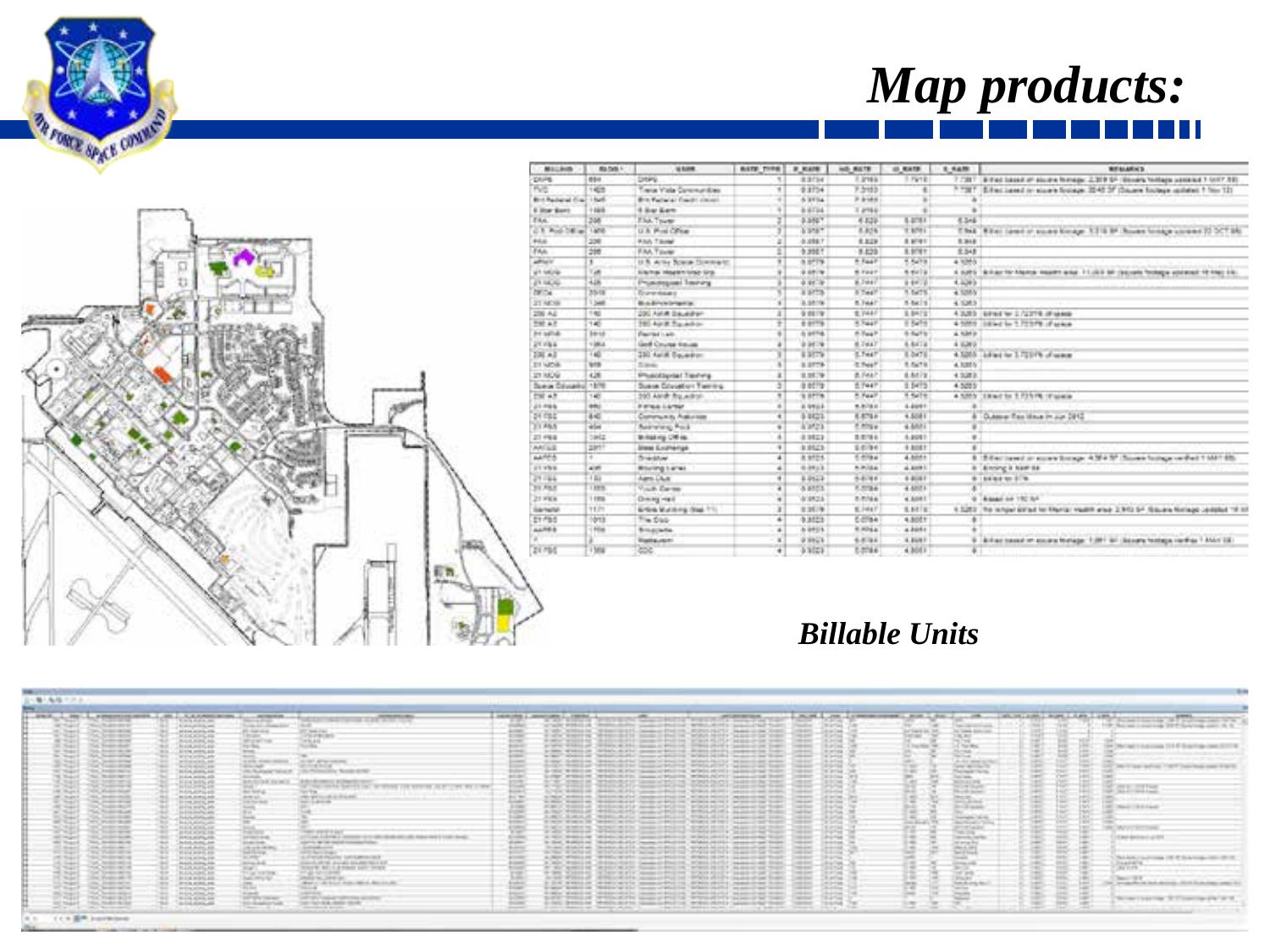

| <b>Map products:</b> |  |  |  |  |
|----------------------|--|--|--|--|
|                      |  |  |  |  |

| <b>CU STOMBIN</b> | MLDO <sup>+</sup> | USOR                            | <b>ELSCHIC</b>         | 58                  | <b>NATURAL GA</b> | 51                     | <b>WATER</b>   | 13 <sup>2</sup>       | <b>BEWER</b> | 871               | TOTAL          |
|-------------------|-------------------|---------------------------------|------------------------|---------------------|-------------------|------------------------|----------------|-----------------------|--------------|-------------------|----------------|
| <b>ARMY</b>       |                   | U.S. Army Board Command         | <b>JIBB 1002</b>       | TENDS 27LE          | 807318            | 2471.5588              | <b>BMB1</b>    | 200 BTTT / ST.STE     |              | 224 PAUL          | ENTI YN        |
| <b>CRESA</b>      | 2019              | Committee                       | 281103                 | 10000-1021          | 129219.3          | 811,3473               | SPRICE)        | 549 1945              |              |                   | 1125 561       |
| 21 9830           | <b>bow</b>        | Cario                           | 120980.                | 7014.4734           | 144800            | W72.30109              | BMCO           | 353.3494 52.400       |              | <b>226 (1981)</b> | 8581828        |
| 21733             | 1013              | The Digit                       | 7216F                  | 5781.155            | 113710            | 045.0908               | 148000         | 122,9962              |              |                   | 1145.542       |
| <b>With</b>       | 208               | <b>FAA Tites</b>                | 73866                  | 3/42.8834           | 38:10             | de seon                | 49000          | 282 7343 111 TZT      |              | 09.751            | 1001.470       |
| <b>PAR</b>        | $\frac{1}{2}$     | <b>FAA TOWN</b>                 | 53864                  | 5122 9936           | 28/39             | 11 8000                | 45900          | 202 7943              | ITE TIP      | 69.751            | 1051476        |
| <b>PAA</b>        | 000               | <b>FAA Tuuse</b>                | 53504                  | 1102,5504           | 38/16             | 11.1000                | $+5450$        | DS2 7545              | 14,727       | 05.751            | 1001 470       |
| 21 MDG            | bbnB              | Derhalt Leiz                    | 31620                  | 1803-5438           | 15/2708           | 1308-0634              | 11308          | 02/0547               | 1.645        | 56.1006           | 2972.131       |
| 21 MDC            | 726               | Marial Kearly Milk Crous        | 35485                  | 2008/08/11          | 4,40.36           | 362.1834               | 32/10          | 32,7048               | A.728        | <b>DG-HBH7</b>    | 2848.9         |
| <b>MCD</b>        | 1,386             | McDonard's Pastaurait           | 30483                  | 1807.1755           | 00039             | 044,111                | 80000          | 207,2644              | 24,700       | 90.7834           | 2020-224       |
| 24 000            | $1000 +$          | Golf Course House               | 24040                  | <b>FUIR 1088</b>    | 140456            | 242.1084               | 84406          | R02-803+              | 24,037       | 106.1004          | 2018/248       |
| Guff.             | 1348              | <b>Ent Federal Credit Cream</b> | seas                   | T12 480             | 1308              | 8.9098                 | ۰              | ÷                     |              |                   | 721.97         |
| <b>AATEE</b>      | 1703              | Dreamwike                       | 1,5600                 | <b>ARD OLL</b>      | 4818              | 38.1208                | ¥              |                       |              |                   | 688 106        |
| 21298             | 640               | Carian will Askelbay            | 1885                   | 448.2728            | 29100.            | 188,2414               | seco.          | 17,8085               |              |                   | 631,208        |
| 211400            | 72.48             | <b>Bollowmana</b>               | 7543                   | 435,8554            | 5555              | 30.7549                | 4 Kildrids     | 81,2048               | $-2.000$     | 616007            | 478.691        |
| <b>USERS</b>      | 1485              | U.S. Pug 28mg                   | <b>TOOM</b>            | <b>AAR 4733</b>     | 48:35             | <b>ST FTER</b>         | NAMI           | 179048 2,400          |              | 14.2793           | <b>F11 451</b> |
| DARK              | AK4               | <b>DARK</b>                     | <b>ASPO</b>            | 369.706             | 18796             | <b><i>HET 1470</i></b> | $1 - 1$        | 3.629 1572            |              | ご注明               | 657.30 F       |
| 71 PSS            | 1381              | That islands                    | 27.46                  | <b>Jun Selle</b>    | 9211              | 82.5443                | <b>BARDO</b>   | 1418140               |              |                   | 447,009        |
| ALLIE'S           | 3641              | tiam Estfange                   | <b>FINDINGS</b>        | 12004-6757          | 16.7116           | 1494.8277              | Wild 201       | <b>THE TERRIT LAT</b> |              |                   | 11701501       |
| 21 UCL3           | scit-             | Physiological Travvino          | 2981                   | 171,7083            | 24900             | 167,9436               | <b>WEED</b>    | 22,1892 5,208         |              | 12,6441           | 179.84%        |
| 21 MOD            | 428               | Phacico cal Training            | znet                   | 111,7083            | 14999             | 15.5425                | ABDO.          | 22, 1992 3.200        |              | 13 8441           | 175,665        |
| 6.XTAA            | $-405$            | 5-30al Maile                    | <b>JL1853</b>          | <b>ZTELINE</b>      | 318               | 6.1523                 | $\overline{a}$ | $\sim$                | Dec.         |                   | aka tist       |
| 21938             | $-22$             | AMS CRUD                        | 2224.5                 | 115.4158            | 10441             | \$1,7142               | 5900           | 24-4250               |              |                   | 227.010        |
| <b>AAFES</b>      | 1300              | Technike Trialist               | 2803                   | 140,0211            | 7016              | 18.7400                | 1220           | 13,8448               |              |                   | 107.414        |
| 21735             | 1085              | Set BarinSof Coune BG           | 2355                   | 103.5745            |                   | a                      | <b>D</b>       |                       | 0.10<br>12.1 |                   | this mine      |
| 20048             | TWO:              | 200 AVER Blockshot              | <b>DRC 47395</b>       | 14.58%*             | 1023-8525         | 8.5077                 | 9000           | 49-5058 7.000         |              | 11 -454           | us era         |
| 206,45            | 140               | 290 AIRR Discentor              | 050 a <sup>11</sup> ab | 54,589 <sup>4</sup> | 1023-9523         | 8.9000                 | bebb           | 49-9044               | 7,000        | 31.1404           | 121.678        |
| 206,65            | 140               | 200 AUBR Galleston              | DAIL 471931            | 14.053*             | 1023-9121         | 4.14.00                | 0000           | 49-5016               | 7.200        | 3.9. liable       | 122 676        |
| 23040             | $-65$             | 200 AirFF Doubles               | 000.47705              | 34.580 <sup>m</sup> | 1023-0023         | 8,9686                 | 1000           | 45:50:56              | 1.556        | 11.1404           | 122,676        |
| <b>AATEE</b>      |                   | Drawing                         | 2010/22/07/22          | 108,2018            | 1000 + 2000       | 18-9223                | 18120          | 79.7240               |              |                   | 103 883        |



### *Total Energy Costs*